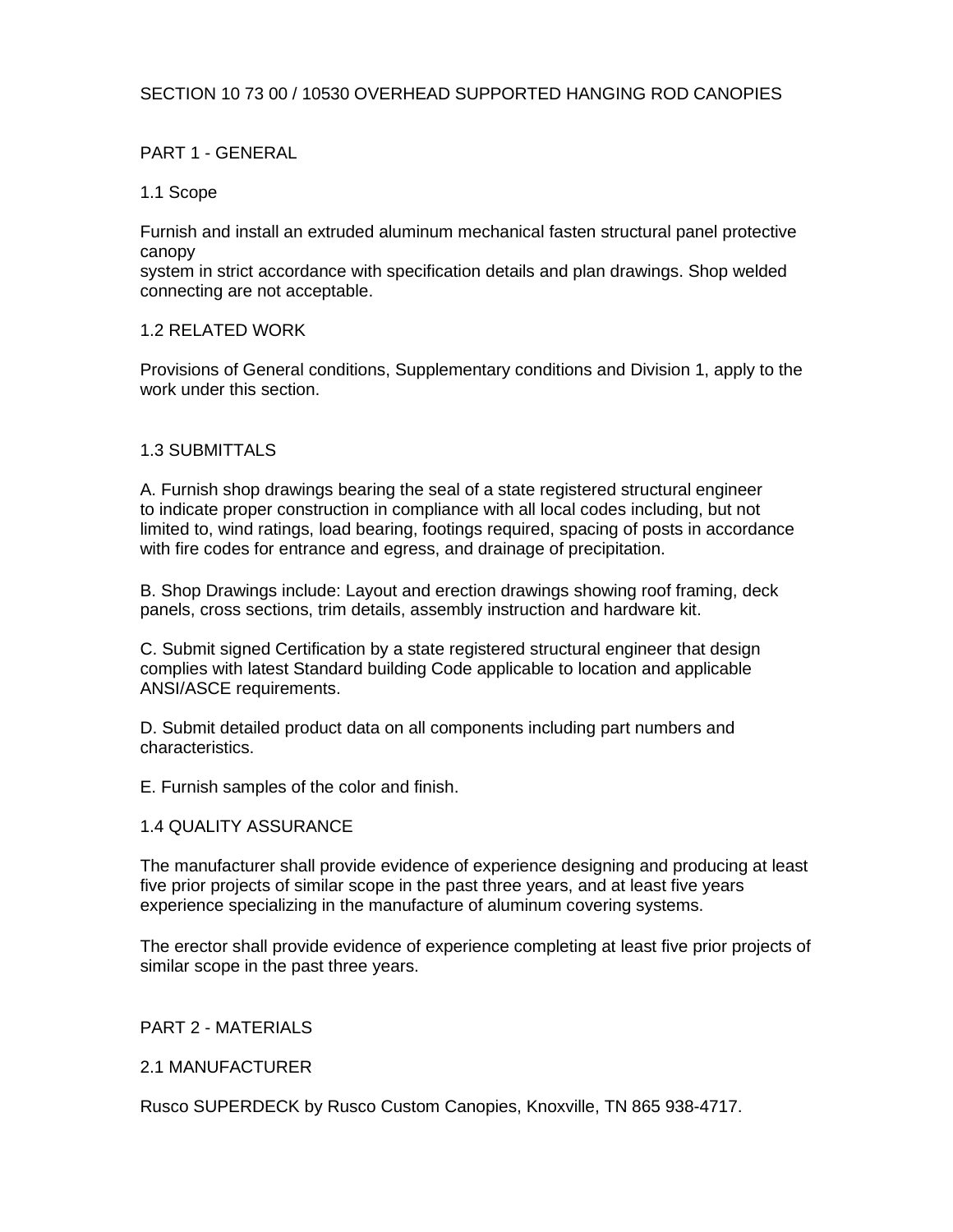Products evaluated for consideration as substitutes shall meet or exceed specifications in shapes, thickness, function, and installation methods. Component specifications may be reviewed at: http://www.swbrownco.com/architecturalspecifications

pg1/4

# 2.2 COMPONENTS

A. Deck, beam, and column components shall be 6063 alloy T6 extruded aluminum meeting properties specified in ASTM B 221. Roll formed is not acceptable.

### *(use one or both of the following according to support and drain design):*

B. Frame shall be integrated beam, fascia, and gutter by Rusco Custom Canopies, model R524, having dimensions 4"W x 7.5"H, 0.094" thickness, and shall be capable of receiving and supporting R576, R577, and R578 roof decking.

#### *(use one of the following depending on roof panel style - shaped or flat):*

C. Decking shall be Rusco Custom Canopies model R576 and R577 matched pair 1 foot wide by 3" high 6" upper / 6"lower square shaped pattern, 0.090" and 0.078" thickness respectively, and capable of securely interlocking for a watertight seal and interface with R524 and R594 frame and fascia components.

C. Decking shall be Rusco Custom Canopies model R578 flat bottom style 6" wide, 0.100" thickness, and capable of securely interlocking for a watertight seal and interface with R524 and R594 frame and fascia components.

### *(use one of the following depending on color selection and finish):*

D. Color shall be clear anodized electrolytic sealing finish with a 15 minute process and meet AAMA 611 performance specifications

D. Color coating shall be factory electrostatic spray applied in a controlled environment and meet AAMA 2603 performance specifications.

D. Color coating shall be factory electrostatic spray applied in a controlled environment and meet AAMA 2604 performance specifications.

D. Color coating shall be factory electrostatic spray applied in a controlled environment and meet AAMA 2605 performance specifications.

E. Deck design shall have sufficient strength and camber for dead, live, and wind loads, including uplift, as required to meet applicable code and assure proper drainage, in accordance with sealed engineering drawings.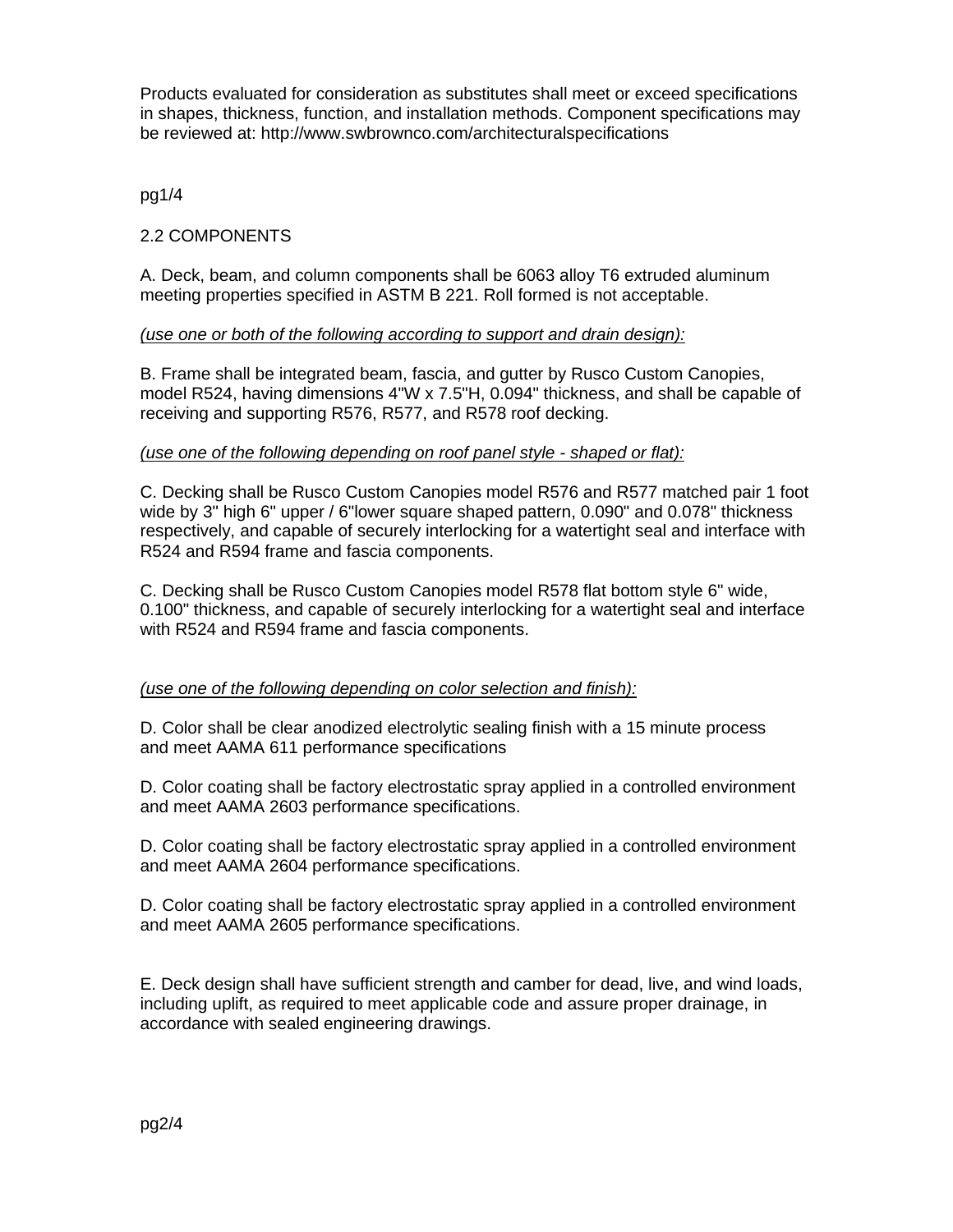F. Beams shall be sized in accordance with sealed engineering drawings specific to the application. The drain beam shall be Rusco Custom Canopies model R575, having dimensions 3 5/8"W x 6"H, 0.190" thickness. Other supporting beams and columns shall be extruded shapes of width, height, and thickness as shown on engineering drawings, but in no case less than 0.125 thickness.

G. Fasteners shall be bolts and nuts with washers as shown on shop drawings and shall be of suitable grade, quality, and finish for exterior overhead support use. General purpose, consumer grade, or unrated fasteners are not acceptable.

H. Flashing shall be 0.032" aluminum applied in accordance with instructions.

I. Sealer shall be commercial grade high viscosity permanent sealer designed to bond aluminum with minimal flow and maximum fill properties. General purpose consumer grade caulks and silicones are not acceptable.

# PART 3 - EXECUTION

### 3.1 FABRICATION

A. Where corners occur, they shall be mitered ends of the fascia material itself, factory, cut using a fixed calibrated large format saw. Separately fabricated corner assemblies overlaid in the field are not acceptable. Field cutting corners using hand tools is not acceptable.

B. Structural connections shall be securely made using Strong Point ASTMA C 1513, ASTMAC 1513, SAE J 78 and be STRONG SHIELD COATED, as shown on engineering drawings. Mechanical fastening shall take place on-site employing a transit level to insure plumb and true construction in the field with correction for any variances in the column footing elevations. Use of prefabricated support sections is not acceptable. Field welding is not acceptable.

C. The canopy shall be built to drain rainwater internally through the column supports to discharge at or below ground surface level.

### 3.2 INSTALLATION

A. Install canopy in a plumb manner to the highest standards of the trade and in strict accordance with the engineering drawings and manufacturers instructions.

B. Placement and installation of manufacturer-provided Styrofoam block-outs shall be by others at the direction of the general contractor in accordance with the positions shown on engineering drawings.

C. Install columns and beams at straight and true angles, level where shown, even if there are variances in the concrete at post locations.